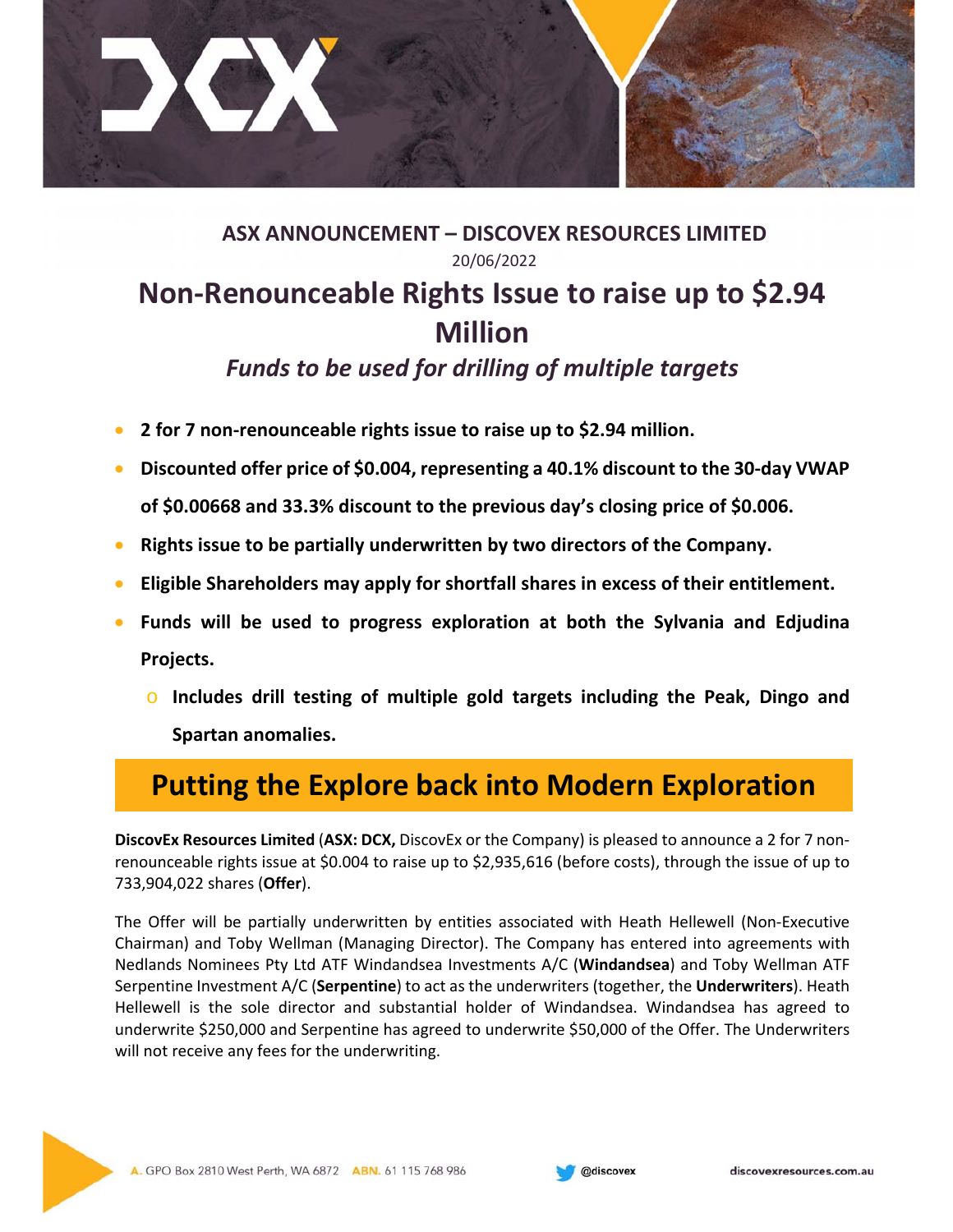

The minimum subscription under the offer is \$500,000, with any shortfall to be placed following the close of the Offer. The funds raised will be used to progress a number of highly prospective gold anomalies generated at both the Sylvania and Edjudina Projects. This includes drill testing of the Peak and Dingo anomalies at the Sylvania Project *(previously announced 25/10/2021 – Positive geochemical results received from Sylvania Project"*), as well as the exciting and highly significant 1.8km long gold anomaly at Spartan *(previously reported on 05/05/2022 – "Surface sampling defines exceptional target at Edjudina")*, located within the Edjudina Project.

Shareholders who registered address is situated in Australia or New Zealand as at the record date may participate in the Offer (**Eligible Shareholders**). Eligible Shareholders should consider the prospectus, setting out the details of the Offer in deciding whether to participate. A personalised entitlement acceptance form attached to the Prospectus will be sent to Eligible Shareholders shortly after the Record Date, with Eligible Shareholders able to apply for shortfall in excess of their entitlement. The following dates are indicative only and are subject to change.

| Lodgement of Prospectus with the ASIC                                                                    | 20 June 2022 |
|----------------------------------------------------------------------------------------------------------|--------------|
| Lodgement of Prospectus and Appendix 3B with ASX                                                         | 20 June 2022 |
| Ex date                                                                                                  | 23 June 2022 |
| Record Date for determining Entitlements                                                                 | 24 June 2022 |
| Offer opening date, Prospectus sent out to Shareholders<br>and Company announces this has been completed | 29 June 2022 |
| Last day to extend the Closing Date                                                                      | 8 July 2022  |
| Closing Date as at 5:00pm*                                                                               | 13 July 2022 |
| Securities quoted on a deferred settlement basis                                                         | 14 July 2022 |
| ASX and Underwriter/Sub-Underwriter notified of under<br>subscriptions                                   | 18 July 2022 |
| Underwriter subscribes for Shortfall under terms of<br>Underwriting / Sub-Underwriting Agreement         | 18 July 2022 |
| Issue date and lodgement of Appendix 2A with ASX<br>applying for quotation of the Shares                 | 20 July 2022 |
| Quotation of Shares issued under the Offer*                                                              | 21 July 2022 |

*\*The Directors may extend the Closing Date by giving at least 3 Business Days' notice to ASX prior to the Closing Date. Accordingly, the date the Shares are expected to commence trading on ASX may vary.* 

DCX Managing Director, Toby Wellman, commented:

*"The DiscovEx exploration team has generated a number of highly prospective targets over the past 12 months, which are now ready to be tested with the drill bit. Exciting times ahead, as many of the generated anomalies have the scale and tenor to host significant discoveries. The*